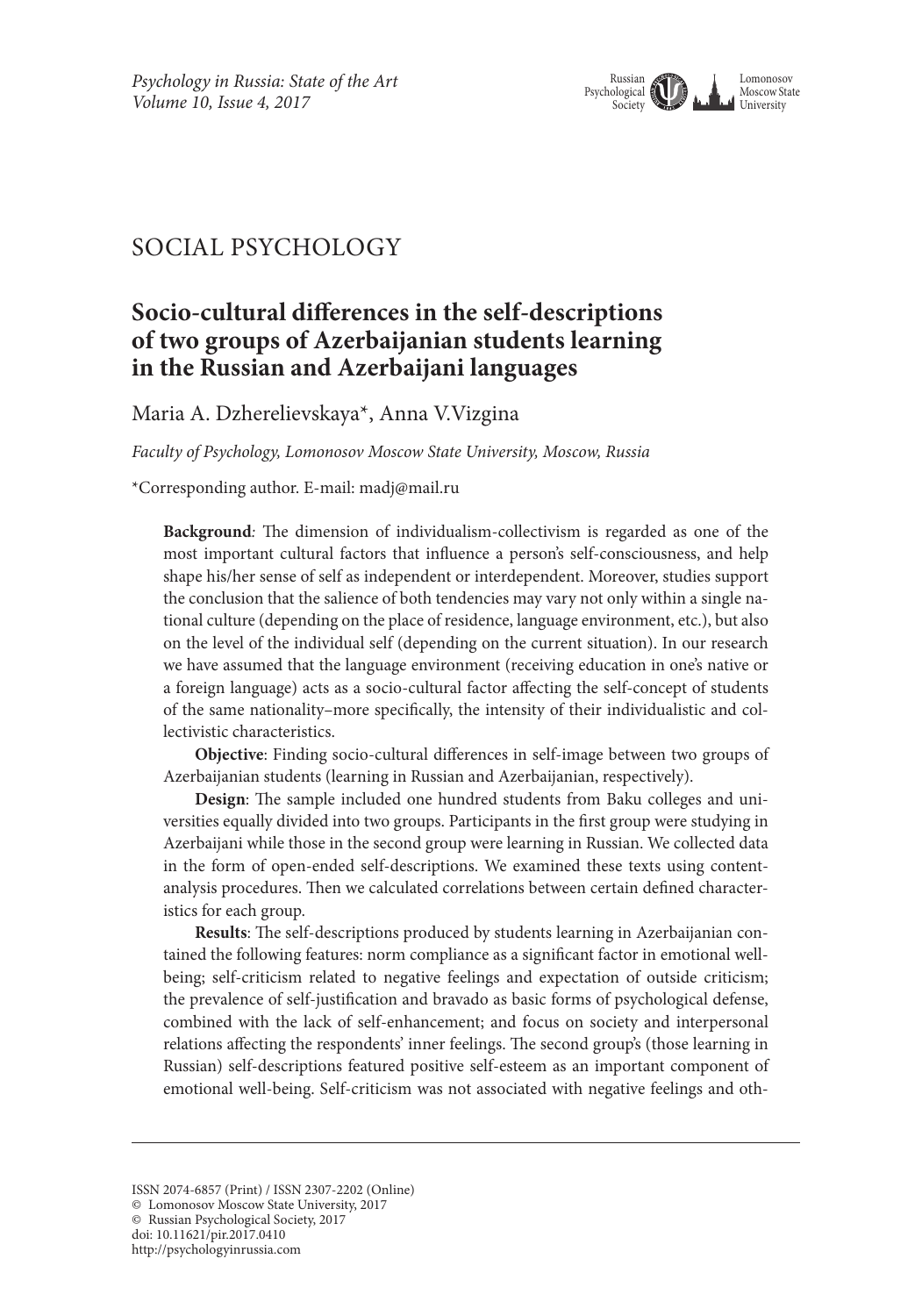ers' judgments. In the texts of Russian-speaking students there was a tendency to use self-embellishment as a way of self-enhancement. This group was less inclined to focus on society.

**Conclusions:** The characteristics of these two groups' self-depictions gravitated toward two different self-constructs: independent (for those learning in Russian) and interdependent (for the participants learning in Azerbaijanian), the division being in line with the individualistic and collectivistic culture, respectively.

*Keywords:* Self-attitude, self-consciousness, open-ended self-descriptions, psychological defense strategies, socio-cultural differences in self-descriptions

#### **Introduction**

Self-concept, self-image, and self-attitude aren't just individualized intimate aspects of our mind that reveal the uniqueness and individuality of our person. They also have certain common properties determined by the socio-cultural context in which they were formed and function. There has been a powerful tendency in Russian psychology to emphasize the socio-cultural influence on the formation of the human psyche. This primarily goes back to the cultural-historical approach founded by L. Vygotsky and A. Luria. Using this approach, Luria (1974) carried one of the first cross-cultural studies of self-consciousness in Uzbekistan (1931-1932). His research showed that awareness and evaluation of one's own psychological characteristics is a process that develops under the direct influence of a person's social experience–i.e., one's conditions of social existence. The influence of social media on different aspects of self-concept was explored in works by such Russian authors as I.S. Kon (1984), P. Tulviste (1988), T.G. Stefanenko (1999), and others.

In foreign cross-cultural studies, special attention has been paid to the dimension of individualism-collectivism since the 1990s. This kind of framework led to the development of the self-construals theory (Markus & Kitayama, 1991; Voyer & Bradley, 2014), which allows us to comprehend cultural influences on self-consciousness in terms of individualism and collectivism as key values. According to this theory, individualistic and collectivist cultures affect the self-consciousness in different ways, thus producing one of two types of self-construal: the independent self and the interdependent self, respectively. Individuals possessing the independent self-consciousness are characterized as free-spirited, competitive, and self-sufficient. They seek success, self-actualization, and self-expression. This is accompanied by a higher level of self-esteem, which is based on personal success and achievements. There is also a strong tendency to build up a positive self-attitude (self-enhancement).

The interdependent self, on the other hand, focuses on the desire to create a harmonious relationship with others. Individuals with this type of self-construal are sensitive to external evaluation, and feel the need to be accepted by others, and to comply with intragroup norms and values. Such representatives of collectivistic cultures are ready to sacrifice their independence and individual freedom in order to reach agreement with other members of the group and avoid social rejection. Generally, they tend to be more self-critical, have a lower level of self-esteem, and are less likely to build up a positive self-attitude.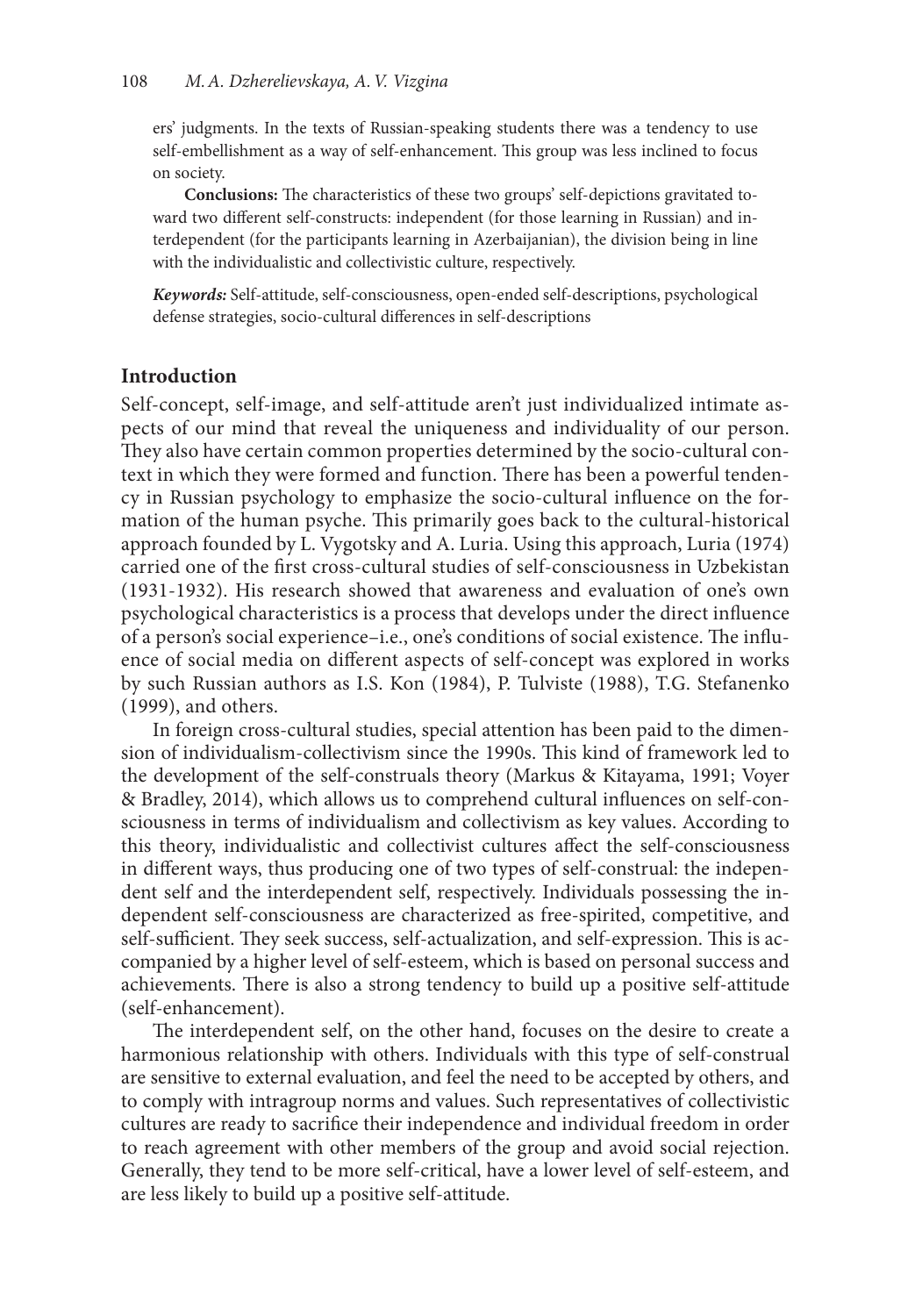The empirical support for these differences can be found in several studies. They have shown that representatives of individualistic cultures consider positive information about themselves more relevant than negative when it comes to assessing their personality. On the contrary, those representing collectivist cultures view themselves in the light of negative information (see Oyserman, Coon, & Kemmelmeier, 2002 for meta-analysis). In one of the studies, American and Japanese students assessed the way imaginary situations of success or failure impacted their self-esteem. The results showed that the Americans believed that they would be more influenced by success than by failures, and thus experience an increase in their self-esteem. In the case of the Japanese participants, failures had a greater impact (although negative) on their self-esteem (Kitayama, Markus, Matsumoto, & Norasakkunit, 1997).

There is additional evidence demonstrating that individualism stimulates the tendency toward self-enhancement. It is the so-called above-average effect–i.e., when respondents rate themselves above average when it comes to the majority of desirable qualities (Heine, Lehman, Markus, & Kitayama, 1999). This effect–as well as the disposition to favor oneself over other people and the tendency to recall personal achievements and positive events preferentially, while attributing positive characteristics to one's self–relates to self-empowerment strategies aimed at maintaining and enhancing one's self-esteem.

In the above-mentioned article "Is there a universal need for a positive selfregard?" Heine and his colleagues (1999) developed the idea that the differences between North Americans and Japanese are mostly determined by their divergent cultural values. The formation and maintenance of the independent self in individualistic cultures becomes possible because society approves such qualities as successfulness, self-confidence, competitiveness, and high self-esteem. The possessor of such characteristics thinks of herself or himself as an adequate and valuable member of society, thus gaining positive emotions and a sense of satisfaction. Therefore, this person is highly motivated to strengthen positive feelings about herself or himself.

In collectivist cultures, the social values call for harmonious relations with members of other groups and adherence to societal norms. It is quite possible for striving for positive self-esteem to come in conflict with such values. Thus, in this case, positive emotions are not associated with a sense of superiority and high selfworth; they are rather the product of experiencing conformity and peaceful coexistence. That is why a person with such characteristics doesn't prioritize the need to enhance and maintain self-esteem.

According to the authors of this study, one of the cultural norms in Japan is the need for self-improvement; this norm explains the reasons for national self-criticism and the propensity to experience failures as more relevant to one's sense of self. A Japanese person signals to others that he or she is aiming at selfimprovement by criticizing himself or herself, and by fixing personal shortcomings. In this way he or she considers himself or herself to be a worthy member of society.

Another important consequence of the social focus in Japan is the heightened awareness of one's audience, both external and internal, and the desire to meet its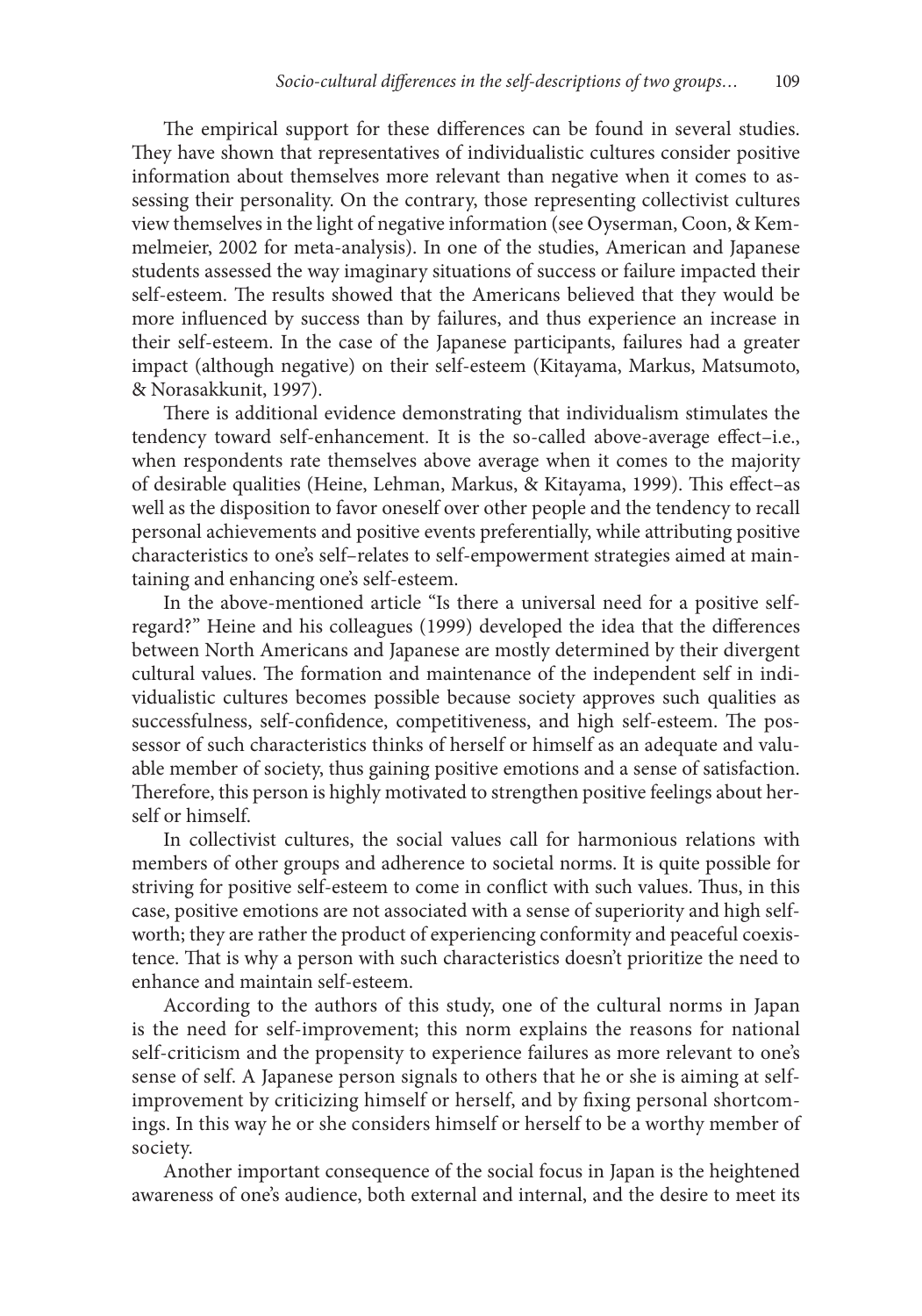expectations. Thus, the authors conclude that the self-enhancement motivation is virtually nonexistent for an average Japanese person, who is rather driven by the motivation for belonging, conformity, and self-improvement.

Further cross-cultural studies researching the differences between collectivistic and individualistic cultures have both verified the phenomena revealed in this study, and challenged these radical views from several points of view.

For example, in his research Kurman (2001, 2003), an Israeli psychologist, aimed to prove that representatives of collectivist countries also seek to improve and maintain their self-esteem. For this purpose, the researcher analyzed the relationship between self-enhancement and the experience of inner well-being. The study actually showed the importance of the self-enhancement motivation for a number of collectivistic cultures, with the exception of the case of Japanese respondents, who showed no significant correlations between positive emotions and positive self-esteem. According to Kurman, the fact that the positive self-concept of the Japanese was not accompanied by positive feelings, indicated the influence of additional cultural factors, e.g., social censure of positive self-esteem and praise for modesty.

However, the roles of modesty as a factor decreasing self-esteem and of the selfempowerment tendency in collectivistic cultures are still being questioned. Some data suggest that modesty here is external in nature; it is to be considered a tribute to cultural demands and conceals a sense of internal self-respect which is universal in all cultures (Yamaguchi & Greenwald, 2007). Other studies assert that self-criticism is deeply rooted in collectivistic cultures (Heine et al., 1999).

Another vector of research in this area advances the idea that the motivation for improving and maintaining self-esteem is universal for all cultures, but has its own specifics in each case. Then, two types of psychological defense strategies are outlined: the first one involves improving self-esteem, while the second strategy calls for self-protection. Representatives of individualistic cultures usually prefer to enhance self-esteem: they accentuate and sometimes exaggerate their assets. This strategy is associated with such tendencies as concentrating on achievements and making social comparisons in one's own favor.

Representatives of collectivistic cultures of East Asia, on the other hand, are prone to self-protection: they deny or justify their shortcomings. This type of strategy is related to conformity and to avoiding the violation of social standards. Being more sensitive to negative feedback and considering it more significant to the self-concept these people try to defend their self-esteem in advance by justifying themselves, or proving the injustice of the expected criticism (Hepper, Sedikides, & Cai, 2013).

While recognizing the universality of the motivation to improve and maintain self-esteem, many authors think that the differences between cultures are based on what are considered key characteristics for self-attitude. It has already been shown that the level of global self-esteem is high in all cultures, but this conclusion requires elaboration as to what contributes to a sense of self-esteem. Representatives of collectivism find the sphere of interpersonal relations more relevant, and communication skills more significant. In the case of individualism, the sphere of personal achievements and business-like qualities are more important. The results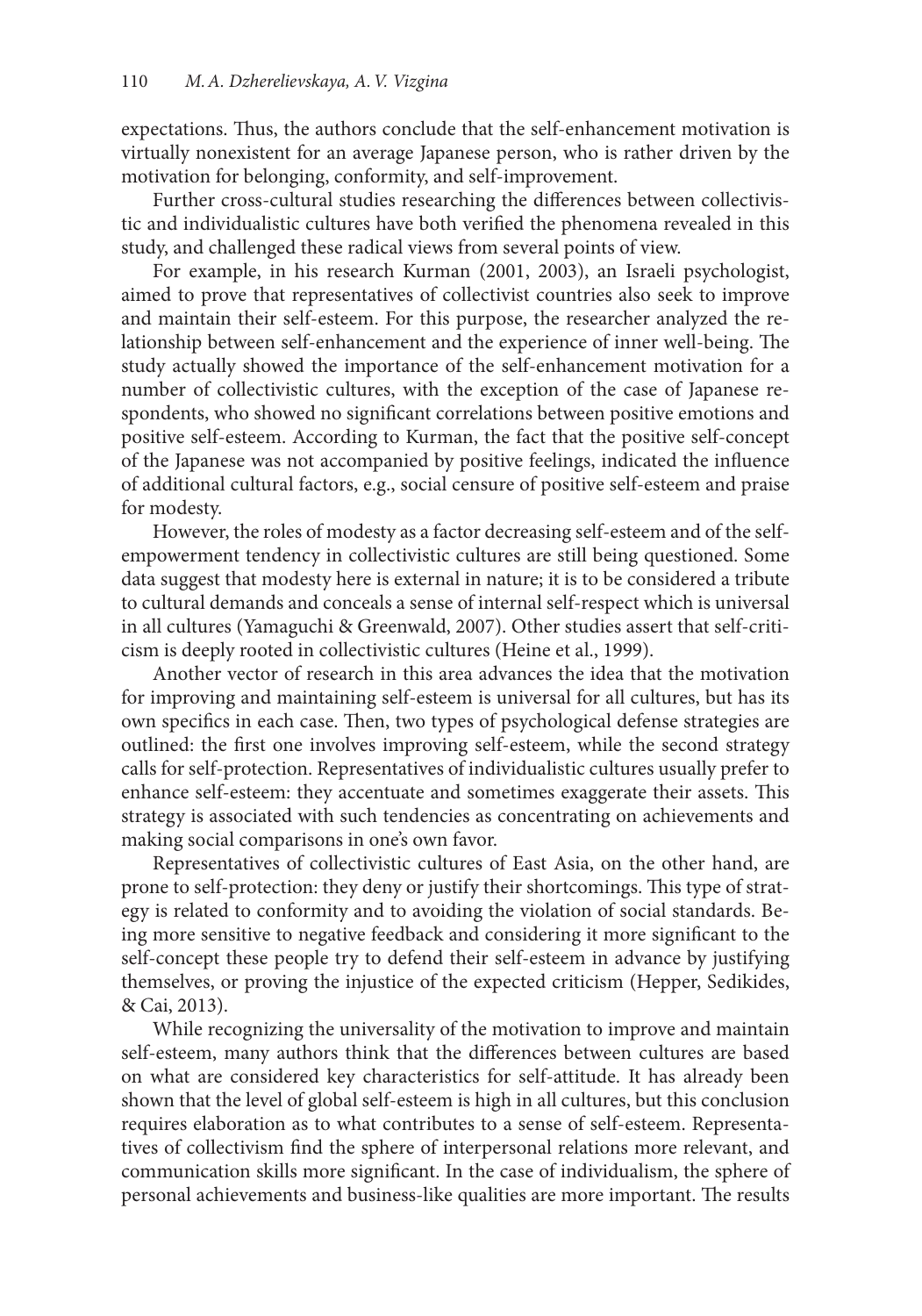of the research demonstrate that the levels of self-regard and sympathy for oneself differ significantly in these two types of cultures: in the case of the collectivist culture, self-liking makes a greater contribution to overall self-regard, and in the case of the individualistic, that role belongs to self-competence (Allik, 2005; Kurman, 2001; Tafarodi, 1999).

Recently, the concept of pan-cultural self-enhancement has become significantly widespread. According to this concept, the individualistic dimension is important for the self-consciousness in both types of cultures, and the current trend consists in gradually shifting from the collectivistic interdependent self towards the independent self. The research results have shown that dwelling in modern cosmopolitan megalopolises contributes to strengthening the individualistic self, while living in small towns or rural areas reinforces the collectivist self (Kashima et al., 2004; Yamagishi, Hashimoto, Li, & Schug, 2012). However, there is also an inverse relationship: the results of another study indicate that people choose their place of residence depending on their dominant tendency. For example, individuals with a view of themselves as independent and a high level of individualism prefer living in big cities. That is not the case for those possessing the interdependent self (Kitayama, 2014; Sevincer, Kitayama & Varnum 2015).

 Overall, the current trend in cross-cultural psychology is to avoid asserting the flat-out opposition of the two cultures, and to dismiss false generalizations regarding their influence on a person's psychological characteristics. Instead of considering collectivism and individualism as the poles in one dimension, it is suggested to view them as two independent dimensions that are found to a certain extent in all societies, and influence which psychological processes come to the fore, depending on the situation (Neuliep, 2017; Oyserman et al., 2002). For example, according to one meta-analysis (Oyserman et al., 2002), in spite of American culture being traditionally described as highly individualistic with hardly any collectivistic tendencies, it turned out that the United States can rival Japan's collectivist trend under certain conditions. Oyserman and colleagues offer the following explanation regarding the mechanism of cultural influence on psychological processes: a person will rely upon the dimension that he or she finds most relevant and essential under particular circumstances. This hypothesis has been confirmed in a number of studies with the help of a priming procedure (Oyserman & Lee, 2008; Guitart & Gómez, 2011).

#### *Research problem statement*

Our work is aimed at studying the differences between the characteristics of selfconsciousness of two groups of respondents formally belonging to the same culture (Azerbaijanian students from Baku universities), but immersed in different language environments. In general, Azerbaijan is usually included in the list of collectivist cultures, although, according to some sources, the collectivist tendencies in the country are comparatively moderate compared to the rest of the Caucasus region (Matosyan, 2015). We have assumed that the self-consciousness of Azerbaijani students whose education is provided in a different language environment (in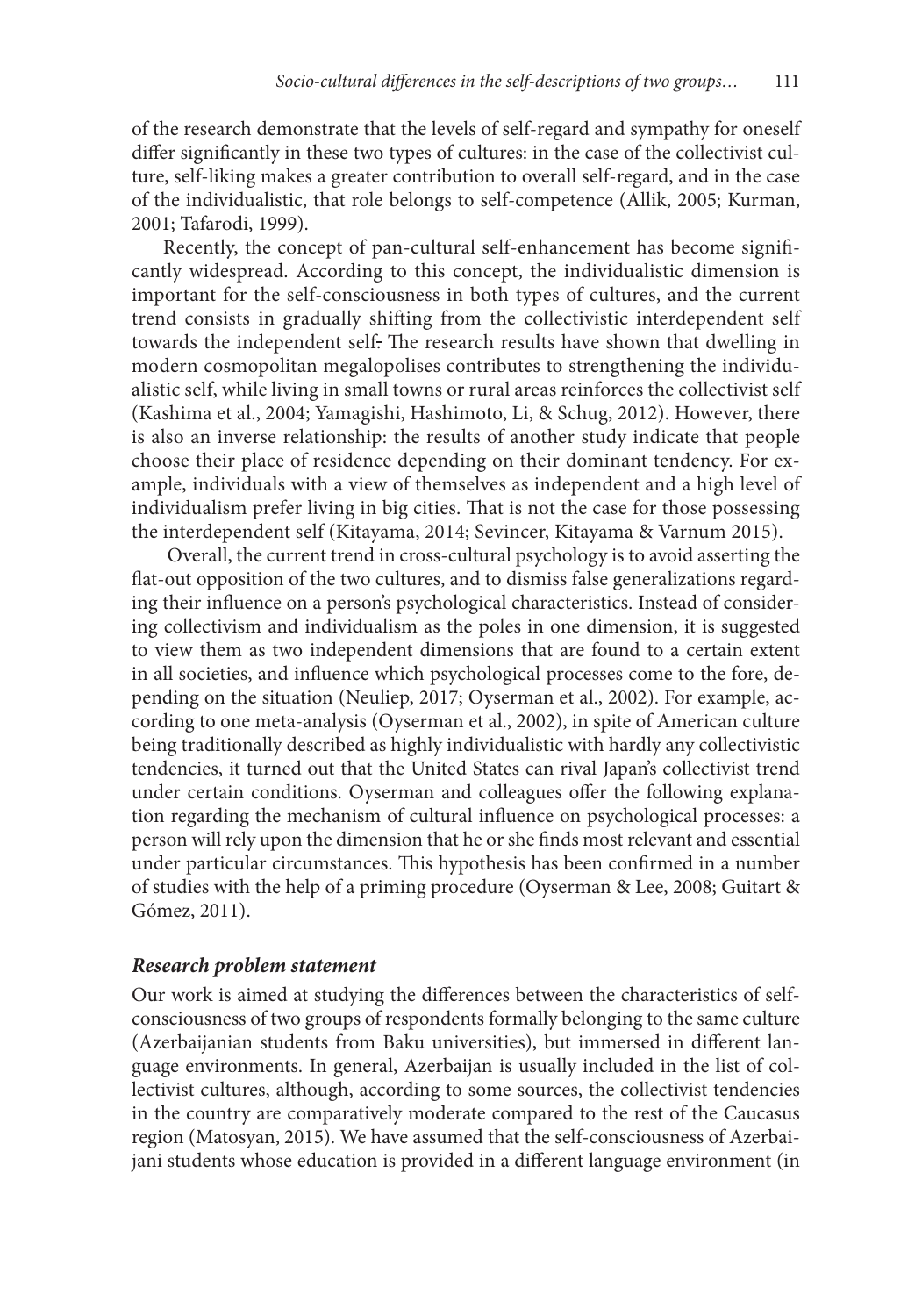our case, Russian-speaking) differs from the self-consciousness of their countrymen who study in their native language.

For historical reasons, the Russian language has long been used as a means of interethnic communication. During the Soviet period, knowledge of Russian guaranteed better opportunities for one's education and career. That fact contributed to Russification until the 1990s, and created a strong contrast between those who knew Russian and the Azerbaijanian-speaking inhabitants of provinces. In spite of its weakening influence, Russian remains the second most widely spoken language in Azerbaijan. Its prevalence is especially strong among intellectuals, mainly in the fields of science and education (Huseynov, 2016). Due to this background, it is plausible to assume that those studying in Russian would be less exposed to the cultural influence of the traditional mentality, and their self-concept and self-attitude would most likely correspond to the average parameters of city dwellers–that is, closer to the individualistic rather than the collectivist self.

As for how to characterize to which camp Russian culture belongs, the empirical findings regarding the issue are few and very contradictory (Arutunyan, 2016; Geert-hofstede.com, 2017). But this is not so important to our study because, in our case, the key factor was not the influence of a particular national culture, but the very fact of studying in a foreign language, which in itself symbolizes the respondents' belonging to a group of modern cosmopolitan youth. Thus we can leave aside the analysis of the Russian mentality per se.

# *Goals and tasks*

Our objective consisted in studying the socio-cultural differences of the self-concept in two groups of Baku students learning in Russian/Azerbaijanian.

We set the following tasks:

- 1. Identify similar ways of viewing oneself, i.e., general patterns of self-description characteristic of both samples;
- 2. Identify specific patterns that reflect the distinctive features of self-consciousness and self-attitude in each of the two groups.

# **Method**

We chose the method of open-ended self-description (Vizgina, 2011) as an instrument for providing spontaneous actualization of an individual's self-image. This technique is aimed at revealing not only the content of one's self-image and self-attitude (personal qualities coming into one's focus of attention), but also the stylistic and formal characteristics found in the stories about one's self which reflect one's hidden self-attitude, emotional tone, and psychological defense strategies. Therefore, this method can be used to uncover layers of experiences the impact of which a person is not fully aware. Thus, it opens access to real, sometimes contradictory and ambiguous, spontaneously developing processes of self-consciousness.

# *Research strategy*

Our research strategy consisted of finding relationships between various aspects of self-descriptions within each of the compared groups. In traditional correlation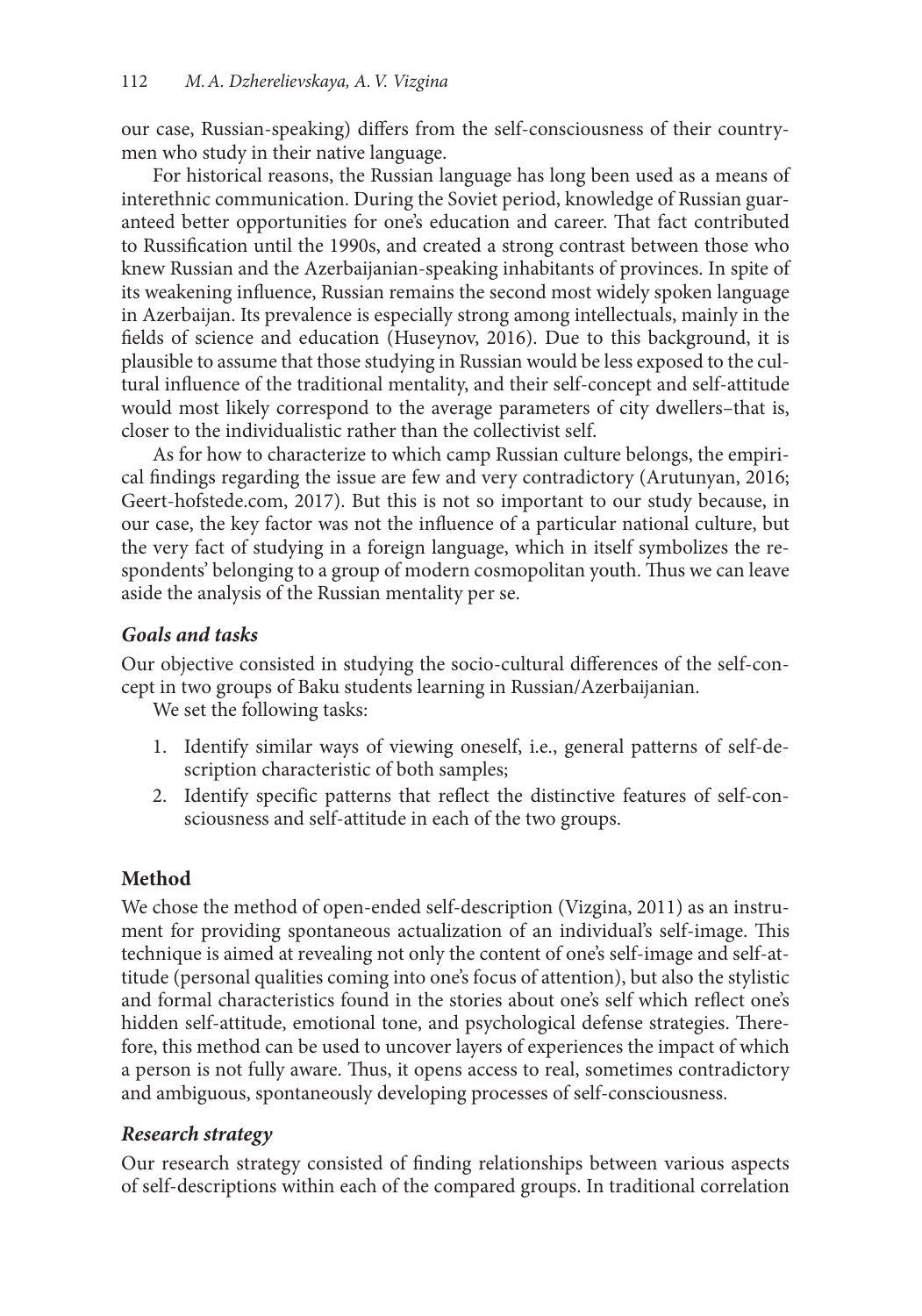studies, each parameter is identified using a separate questionnaire or scale which is based on self-reporting. In our case, these same aspects of self-image were identified with the help of textual self-expression. These kinds of texts are instant slices of ongoing self-processes which involve not formally related, but actually related aspects of self-attitude, self-concept, strategies for maintaining self-esteem, and emotional tone. We didn't ask participants what feelings they usually experience so that we could compare them with their self-esteem: We singled out these emotions from the text they wrote. Not only did the respondents talk about these emotions, but they also displayed them in connection with a specific topic regarding their personality. Thus, the relationship we observed between the given aspects of self-image, emotional sphere, and psychological defense tendencies shouldn't be random, but should reflect the real processes of how the students experienced themselves in a particular situation. By identifying the relationships between different parameters of self-descriptions, we were able to answer the following questions regarding each group:

- 1. What is the emotional meaning of positive and negative self-esteem in each group? What is the predominant motivation: self-enhancement or avoiding criticism?
- 2. What are the reasons for either a positive and negative self-attitude, and what aspects of self-concept are relevant to determining self-attitude?
- 3. How effective are different psychological defense strategies? How are they related to the individual's emotional tone and self-attitude? On whom subjects focus these strategies: themselves or others?

If the characteristics of the self-descriptions fit the known differences between the independent and the interdependent selves, it could be concluded that these characteristics were related to the culturally specific aspects of self-image and selfattitude, namely, the parameter of individualism/collectivism. In this case it was rather a matter of identifying implicit manifestations of independence and interdependence (Kitayama et al., 2009).

# **Procedure**

The sample included 100 Baku students from Azerbaijan Technical University, the National Aviation Academy, and the Azerbaijan Tourism Institute. The average age of the participants was 19.5 years (SD = 0.5). All the students were born and raised in Azerbaijan. They were divided into two groups with an equal gender proportion. Each group consisted of 50 participants. The first group included people studying only in Azerbaijanian who don't speak Russian. The second one contained bilingual participants studying in Russian. Foreign language learning in Azerbaijan usually begins in secondary school and continues at the university level. N.I. Gasanova, a student at the Faculty of Psychology, Moscow State University, provided assistance with our research.

Our respondents were given the following instruction: "Describe yourself in a way that someone can understand what kind of person you are."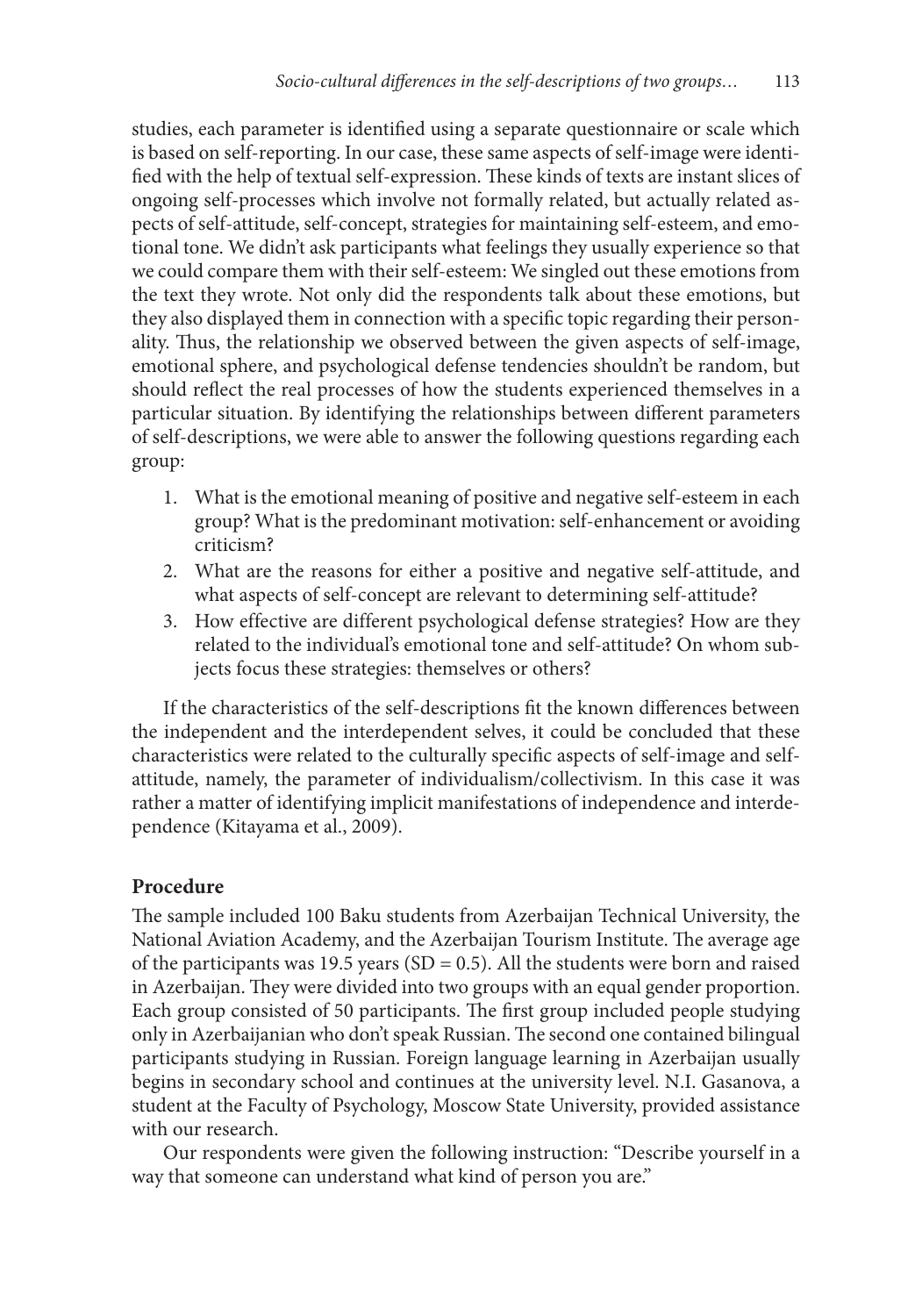The textual analysis of the self-descriptions was done on the basis of already existing analytical categories embodying various content, stylistic, and formal aspects of the participants' self-image and self-attitude. When coding the texts, we used special instructions and 14 categories (grouped into five main blocks for simplicity purposes); these are described later in this article. The system of categories, proposed by Anna Vizgina, had already proven to be a valid tool for text analysis (Vizgina, 2001; 2013). Most categories (with the exception of the integral parameters) were identified "on the first appearance," i.e., the presence of a category was recorded on the basis of a single appearance with the help of binary classification  $(1-0)$ .

The reliability of the procedure was ensured by the careful design of coding instructions for every category. This was done by specially trained experts: several psychologists, two of whom were native speakers of both Russian and Azerbaijanian, and the rest Russian-speaking. The coding procedure was carried out by two independent experts in each language; then the coding instructions for a number of questionable categories were coordinated in order to achieve the maximum consistency. After that, we calculated Kendall's coefficient of concordance: its values for different measurements ranged from 0.7 to 0.9 at a significance level of not less than 0.05.

Then, the results of the coding procedure were used to obtain an intercorrelation matrix for all the measurements for each group of respondents. We chose Spearman's rank correlation coefficient. The data processing was done in the software package SPSS, version 15.

# *Categories*

In accordance with our research tasks, we chose the following categories of content analysis:

- 1. Integral evaluation of the emotional tone (parameter *Optimism/Pessimism*)
- 2. Themes in self-descriptions, including personal traits, intentions (motives, aspirations, and interests), relationships with others, and biographical facts
- 3. Dominant perspective in self-descriptions, which could be either internal (a description of one's experiences, problems, and reflections) or external (a description of oneself as viewed by others, including appearance, opinions, and assessments)
- 4. Self-attitude expressed in the text, including self-criticism, self-acceptance, and self-respect
- 5. Psychological defense tendencies, including self-justification, excessive self-praise, bravado, and normativity (indications of one's correctness, conformity, and normality)

# **Results**

The results of the correlations calculated for each sample can be found in the table below.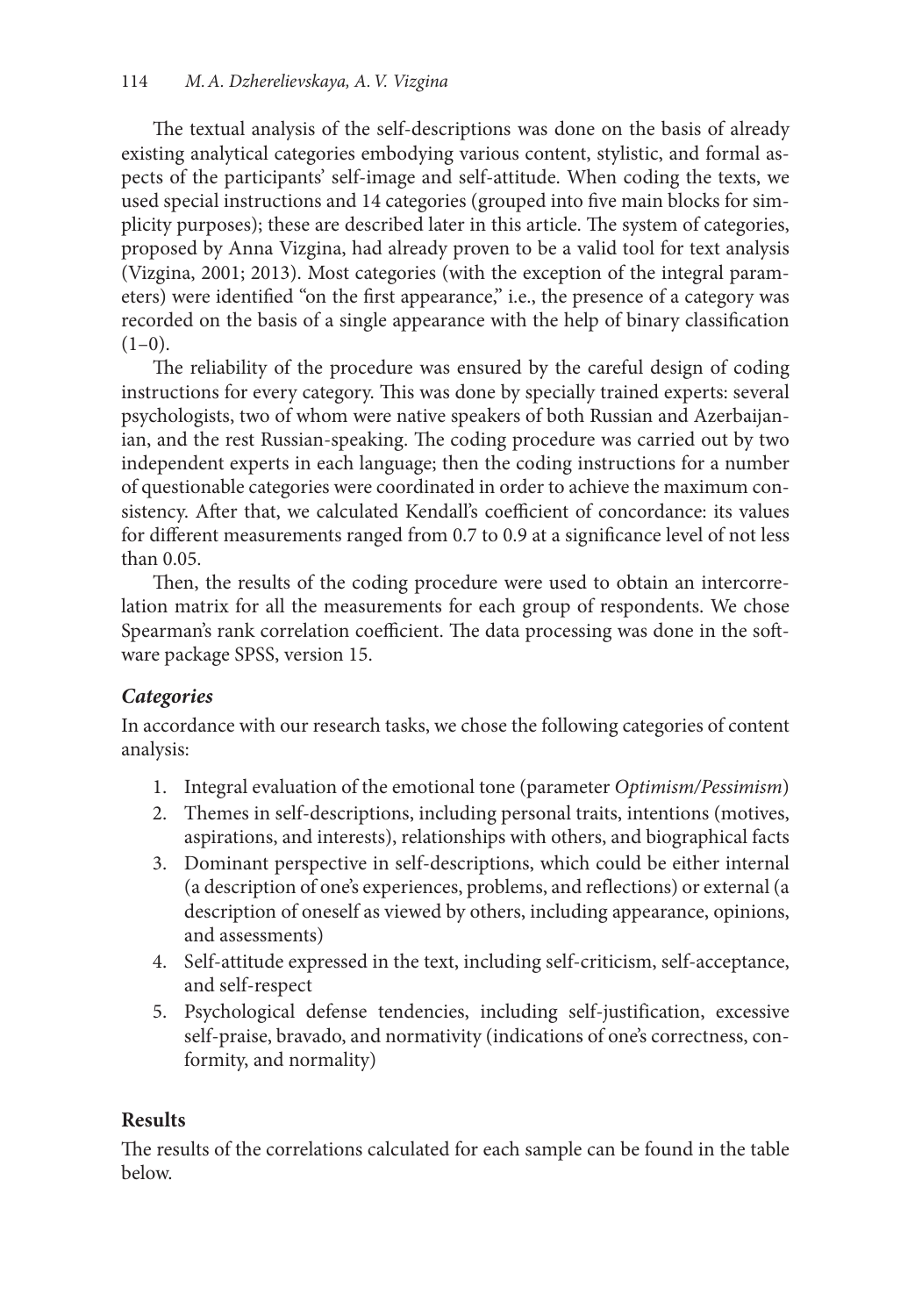| Parameters of self-<br>description          | <b>Respondents studying</b><br>in Russian                                                | <b>Respondents studying</b><br>in Azerbaijanian                                                                                                                                                         |
|---------------------------------------------|------------------------------------------------------------------------------------------|---------------------------------------------------------------------------------------------------------------------------------------------------------------------------------------------------------|
| Optimism/Pessimism                          | +: Self-acceptance **,<br>Excessive self-praise**                                        | +: Normativity <sup>*</sup> , Facts <sup>**</sup><br>-: Self-criticism <sup>**</sup> , Self-justification <sup>*</sup> ,<br>Internal perspective**, Bravado*                                            |
| Self-criticism                              | +: Internal perspective**,<br>Description of traits*<br>$-$ : Normativity*               | +: Internal perspective**, External<br>perspective*, Self-justification*<br>$-$ : Optimism <sup>**</sup> , Facts <sup>*</sup>                                                                           |
| Self-acceptance                             | $\pm$ : Optimism <sup>**</sup> ,<br>Self-respect*                                        | +: Relations with others**                                                                                                                                                                              |
| Self-regard                                 | +: Self-acceptance*,<br>Excessive self-praise*,<br>Intentions <sup>*</sup>               | $-$ : Normativity*                                                                                                                                                                                      |
| Excessive self-praise                       | $+$ : Optimism <sup>**</sup> , Self-<br>respect <sup>*</sup> , Normativity <sup>*</sup>  | +: Description of traits*                                                                                                                                                                               |
| Self-justification                          | +: Relations with oth-<br>ers**, External perspec-<br>$tive^{**}$                        | +: Relations with others <sup>**</sup> , External<br>perspective**, Self-criticism**, Bravado**,<br>Internal perspective*;<br>-: Optimism <sup>**</sup> , Intentions <sup>**</sup> , Facts <sup>*</sup> |
| <b>Bravado</b>                              |                                                                                          | +: Self-justification**, Pessimism**,<br>Relations with others <sup>*</sup> , External<br>perspective*, Self-criticism, Facts**,<br>Intentions*, Optimism**                                             |
| Internal perspective of<br>self-description | $+$ : Self-criticism <sup>**</sup> , De-<br>scription of traits**<br>$-$ : Normativity** | +: Self-criticism**, Relations with others*,<br>Self-justification*, Pessimism**<br>$-$ : Facts*                                                                                                        |
| External perspective of<br>self-description | $\pm$ : Self-justification*                                                              | +: Self-justification**, Self-criticism*,<br>$Bravado*$<br>$-$ : Facts <sup>*</sup> , Intentions <sup>*</sup>                                                                                           |
| Relations with others                       | +: Self-justification**                                                                  | +: Internal perspective*, Self-justifica-<br>tion**, Self-acceptance**, Bravado*                                                                                                                        |
| Normativity                                 | $\pm$ : Excessive self-praise*<br>-: Internal perspective**,<br>Self-criticism**         | $+$ : Optimism <sup>**</sup><br>$-$ : Self-respect*                                                                                                                                                     |

**Table 1.** Comparison of the correlations between the parameters of self-description in the two groups of respondents

*Note*:  $* = 5\%$  significance level;  $** = 1\%$  significance level.

### **Discussion**

### *Self-attitude and the emotional tone of self-description*

Our results showed that the emotional tone of self-description had a specific psychological meaning for each group. In the Russian-speaking cluster, a positive tone was associated with a positive self-attitude (self-acceptance and excessive self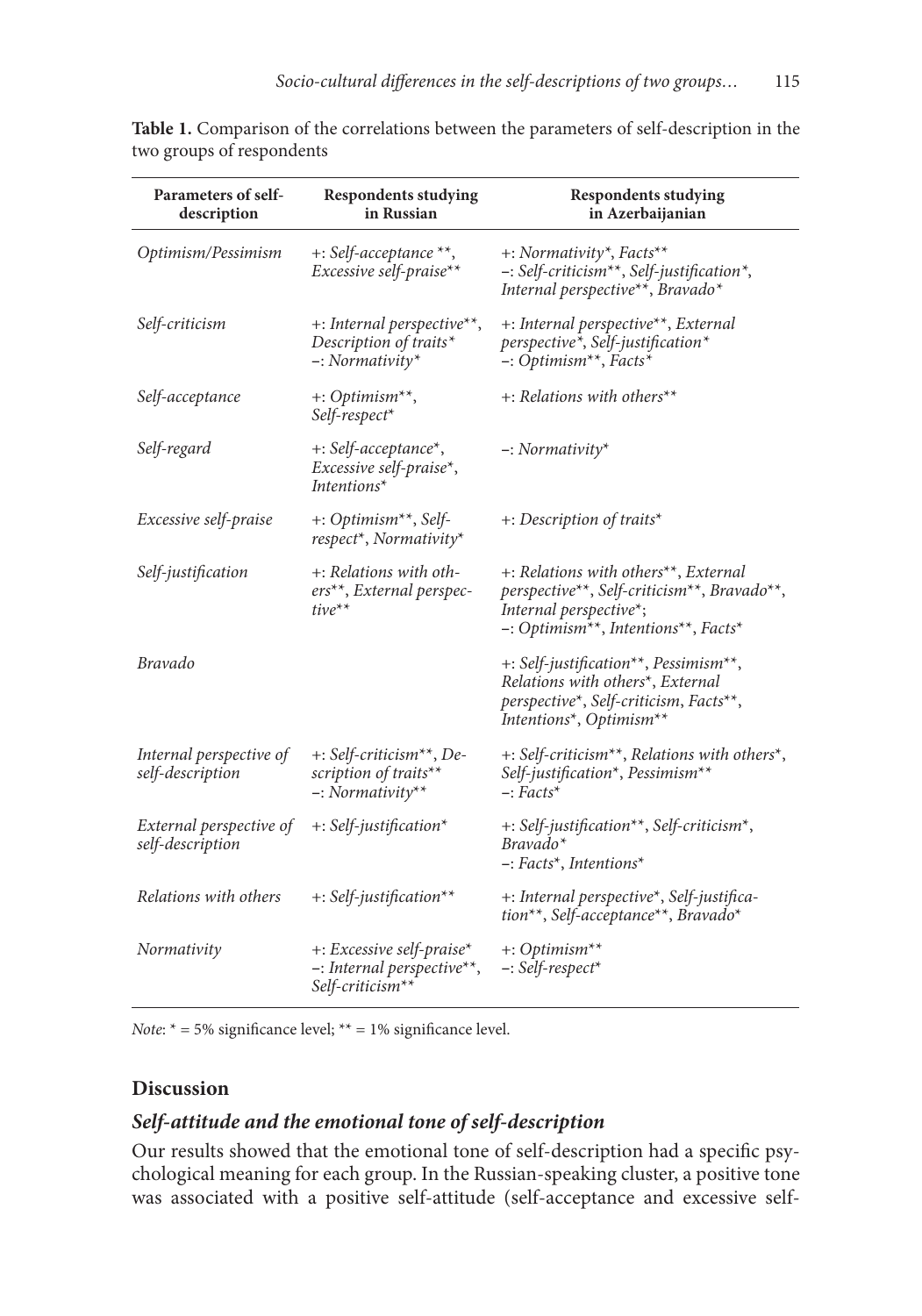praise). Moreover, the parameters of emotional mood and self-criticism weren't negatively correlated. That is, these respondents tended to experience positive emotions by demonstrating self-acceptance and praising themselves, while their self-criticism was not accompanied by emotions of the opposite kind. Although the use of correlations hardly allows us to make any definite cause-effect conclusions, we may still assume that positive self-attitude and self-praise had a greater influence on the respondents' mood than the depressing effect of negative self-attitude. The point is that a positive self-attitude is an important component of a feeling of inner well-being.

According to those who support the idea that one's self is culturally specific, such a combination is characteristic of people representing individualistic cultures (Heine, et al., 1999; Kitayama et al., 1997). This result also is coherent with the tendency to perceive success as a factor increasing self-esteem, while failures do not influence people's self-concept as much (Kitayama et al., 1997). Thus, we may assume that the respondents in the Russian-speaking sample had a clear self-enhancement motivation, which is characteristic of individualistic culture.

In the group studying in Azerbaijanian, we had the opposite situation: a negative emotional tone was associated with self-criticism, while optimism had no significant correlations with positive self-esteem or self-acceptance. In the case of these students, positive self-esteem was not an important component of a sense of general inner well-being as opposed to negative self-esteem (self-criticism), that turned to be a significant element of negative mood. The fact that self-criticism had a more considerable influence on the student's mood corresponds to the already mentioned collectivistic tendency, especially characteristic of Japanese culture (Kitayama et al., 1997), where negative situations are viewed as being more relevant to one's self-esteem. That is, this result possibly means that, in the case of Azerbaijani-speaking students, self-attitude also plays an important role in regulating their emotional tone, but in a negative way. The respondents aren't that interested in feeling positive about themselves, but they would rather not feel negative about themselves, thus demonstrating a motivation for avoiding negative self-esteem.

In general, the self-concept of the Azerbaijani-speaking participants was penetrated with self-criticism to a greater degree, which was indicated by a larger number of significant positive correlations with such aspects of self-description as pessimism, self-justification, bravado, and internal and external perspectives. In the Russian cluster, self-criticism was less penetrating and negative. It was indicated by a smaller number of correlations with the other aspects of the self-image. Also, there were no correlations between this parameter and pessimism. Neither did it correlate with self-justification. Perhaps there was no need for self-justification precisely because self-criticism here wasn't so self-deprecating, and turned out to be more constructive in nature.

Some research data show that, on average, levels of self-esteem are higher in the representatives of individualistic cultures compared to those in collectivistic cultures, who have a more pronounced tendency towards self-criticism. For this reason, it's possible to conclude that the self-consciousness of the respondents who studied in Russian tended to be individualistic, while the self-consciousness of the students studying in Azerbaijanian tended to the opposite pole of the individualism-collectivism continuum.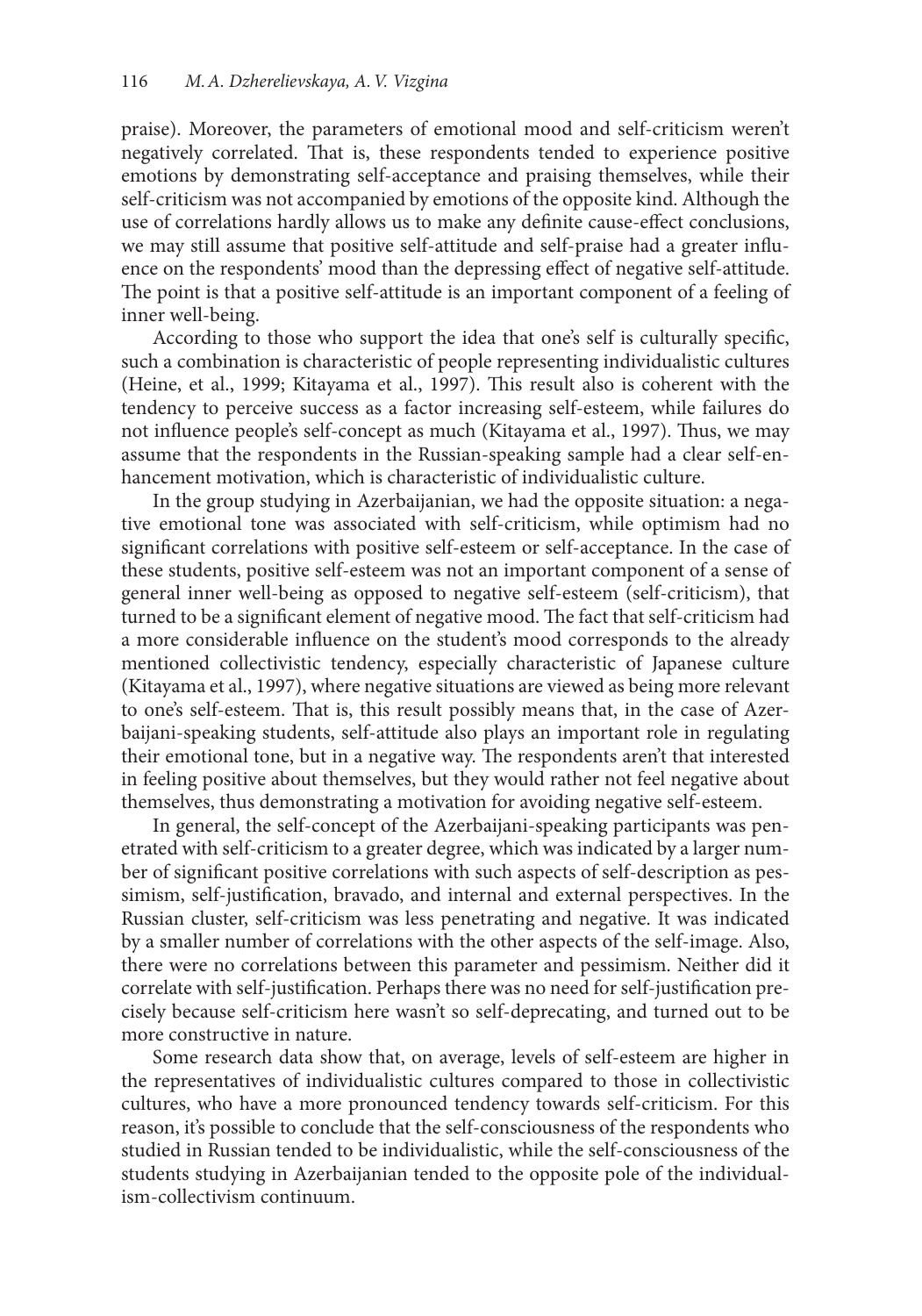#### *Psychological defense strategies*

We have already described two strategies of psychological defense, each of which exhibit a different type of psychological defense motivation: the first strategy is to assert the presence of positive traits in oneself, and the second strategy is to deny having negative traits. It has been empirically confirmed that the former is related to the individualistic self and has the function of self-promotion, while the latter is specific to the collectivist self and functions as self-protection (Hepper et al., 2013). Our data makes it possible to specify the exact forms that these strategies took in the texts of self-depictions.

First, we will discuss self-embellishment. In the self-description texts, this was expressed by an exaggerated emphasis on one's merits and achievements. It seemed that the student was striving to impress the reader and get the other's admiration. Such statements are a form of realizing the self-enhancement tendency: to increase one's self-esteem by convincing the other person and oneself that the subject deserves his or her positive self-attitude. It is a way to secure inner comfort and positive emotions. In our study, this strategy turned out to be effective for the group of students learning in Russian, as was demonstrated by the positive correlation between excessive self-praise and the optimistic tone of the text.

There were no significant correlations of that kind in the Azerbaijanian sample. Apparently, self-embellishment wasn't relevant for this group.

Another form of self-defense strategy is self-justification. Self-justifying statements are aimed at denying or minimizing one's shortcomings and failures. Searching for excuses and mitigating factors is a way to avoid personal responsibility. The meaning of such statements could be summed up in the phrase: "I'm not as bad as you might think."

The self-justification expressed in both study groups was related to the external perspective of self-description (viewing oneself through another's eyes), as well as to the topic of interpersonal communication. The first connection could be interpreted as a tendency to protect oneself from the expected criticism of a significant other. The second correlation suggested that the most frequent subject of self-justification is relations with other people. The respondents were prone to justify themselves in response to possible accusatory reactions regarding their mistakes and shortcomings, as manifested in interpersonal communication. These correlations allowed us to link this type of statement to the previously mentioned protective strategy intended to repulse and deprecate criticism by others. Thus, the internal dialogical character of this strategy is common to both samples: those who use it are trying to defend themselves in an internal dialogue with an image of the social other.

However, we also found evident differences between the samples. First of all, self-justification in the texts of the Azerbaijanian-speaking students was connected to self-criticism and the internal perspective of self-description. That means that these respondents tried to justify their imperfection not only in the face of an imaginary external critic, but also in front of themselves. Moreover, the process of defending oneself is related to one's individual inner experiences. Thus this tendency turned out to be more deeply rooted in the self-concept of the respondents who studied in Azerbaijanian. Unlike in the case of those learning in Russian, it wasn't just related to the external view of the other and the expectation of criticism. It was also linked to inner experience and self-criticism.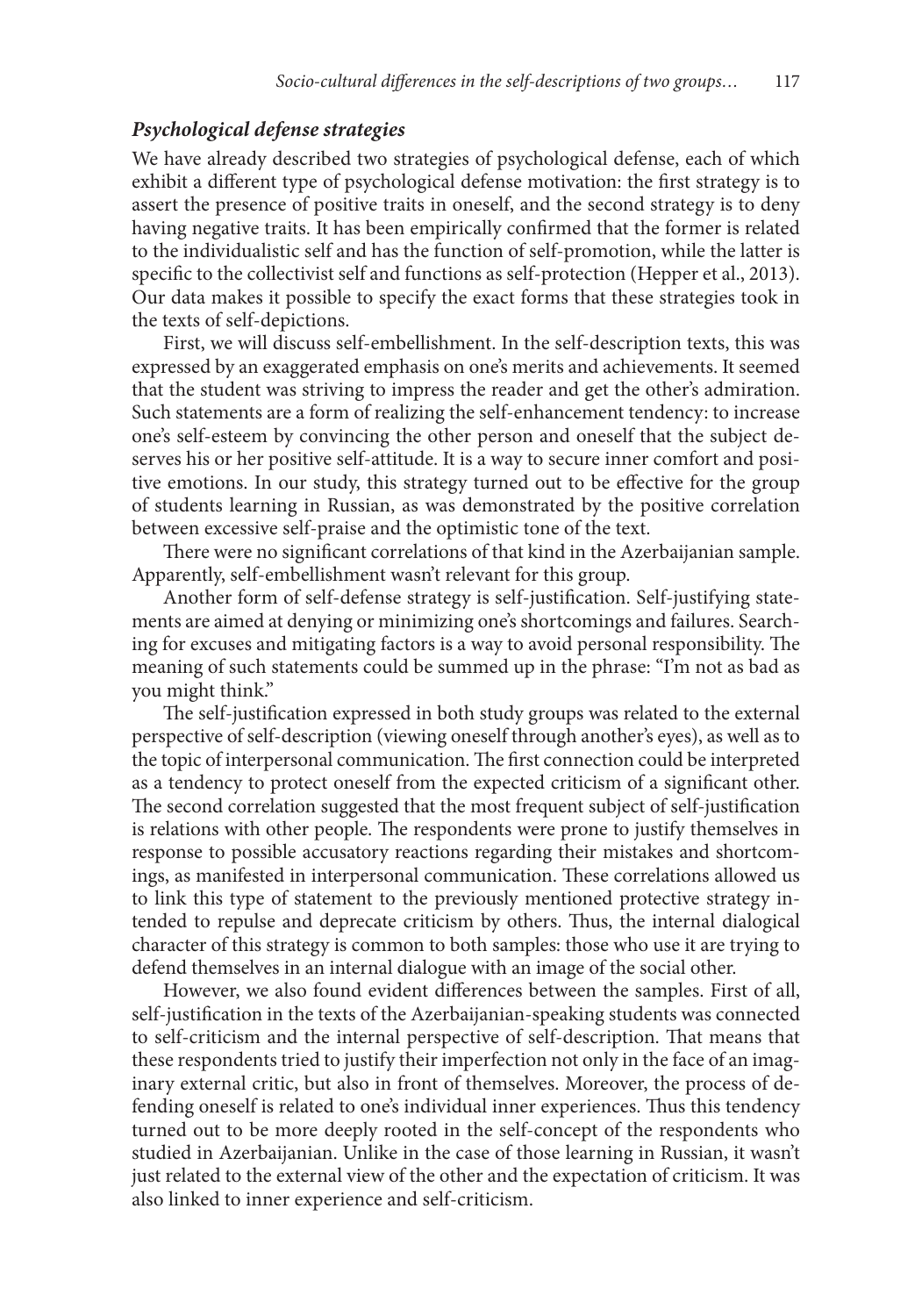That is, these correlations can be interpreted as follows: having been internalized, the others' critical view turns into self-criticism, thus invoking internal experience and causing the need to justify oneself not only to the other, but also to oneself. In addition, self-justification correlated with a pessimistic emotional tone, so this strategy didn't fully fulfill its self-protective function in the group studying in Azerbaijanian.

Bravado is another kind of defensive speech in response to expected criticism, the meaning of which boils down to the statement: "I do have these shortcomings, but I'm proud of them."

In the Russian cluster, bravado wasn't connected to other parameters of selfdescription. In the group studying in Azerbaijani, it had significant correlations with self-justification and almost the same set of parameters as discussed above (self-criticism, pessimism, external perspective, relations with others), except for the internal perspective. These connections between self-criticism and pessimism in the text showed that this type of a defensive reaction doesn't allow the complete avoidance of negative experience. Thus, there is a high probability that the statements of self-justification, self-criticism, and bravado coexist in such texts. The former suggest a conflicted self-attitude in the Azerbaijanian-speaking students, which exhibited itself in a swap of positions in the internal dialogue between criticizing and protecting one's self.

The connections we found between the self-protective defensive statements and other parameters of self-description allow us to conclude that the two groups differed on the forms and meaning of self-enhancement and self-defense strategies. The tendency to exaggerate one's own importance in the eyes of others, with the help of a positive self-representation, turned out to be meaningful and effective in the group of students learning in Russian. The other tendency, to protect one's self from expected criticism, was specific to the students studying in Azerbaijanian. In the case of the Russian-speaking group, the need to justify oneself arose not to fend off self-criticism, but to parry the criticism coming from other people. Selfjustification here was more superficial and didn't affect inner feelings. The lack of connection between pessimism and self-criticism indicated the relative success of such self-justification.

Thus, by comparing our results with the data of cross-cultural studies (Hepper et al., 2013), we can conclude that the Azerbaijanian-speaking respondents were closer to being representative of collectivistic cultures, because of their similar selfdefense methods, while the Russian-speaking respondents resembled the representatives of individualistic cultures when it comes to self-enhancement strategies.

#### *Focus on society*

Let us compare the self-descriptions of both samples in terms of respondents' attitudes towards society.

First, we'd like to touch upon the parameter of self-criticism and the focus on external evaluation.

In the Azerbaijanian language group, we found a connection between self-criticism and the external perspective of description (concentration on how others saw them), in addition to a correlation between this parameter and the internal perspective common to the two groups. While criticizing themselves, the respondents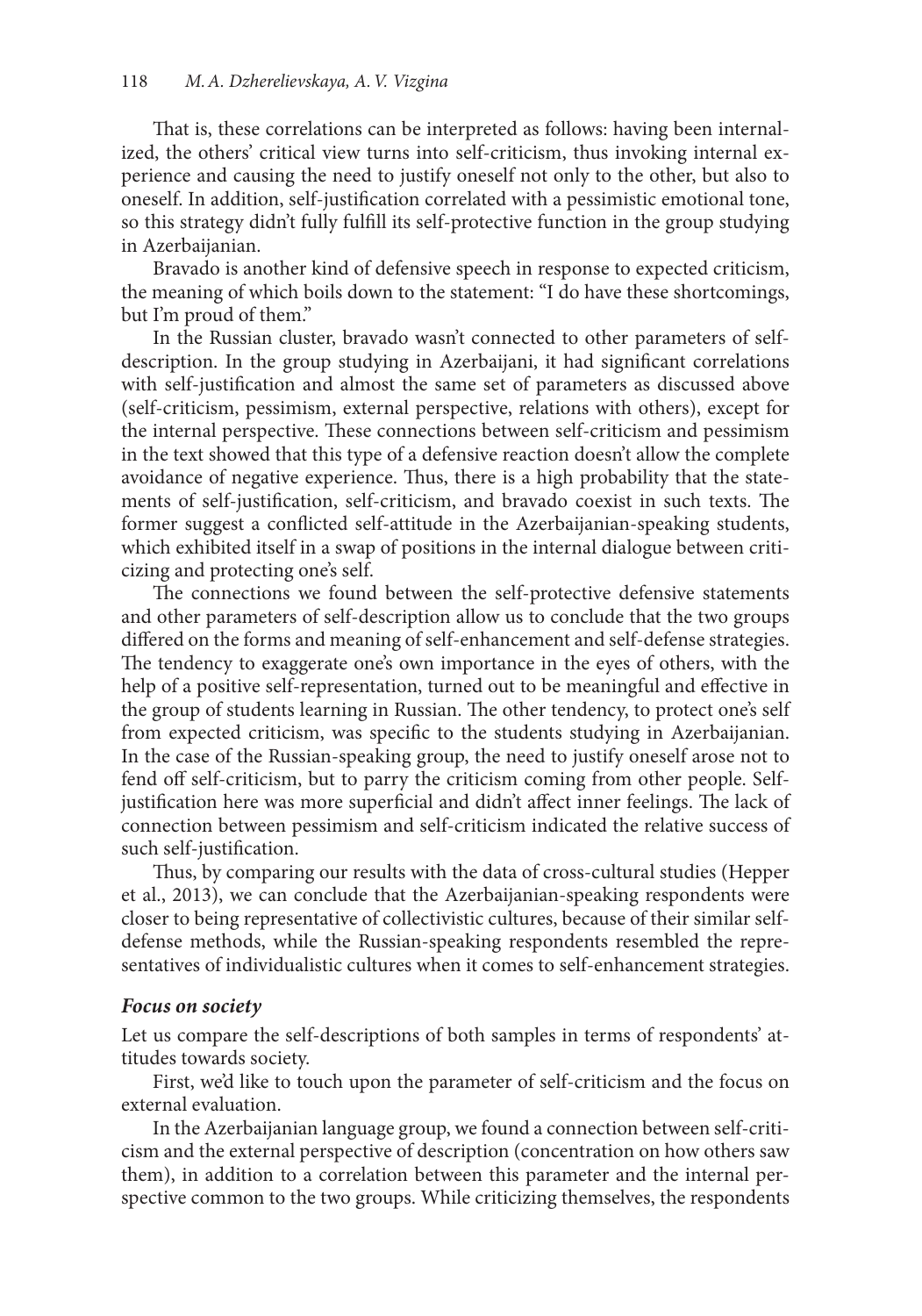simultaneously described themselves through the eyes of other people. The latter indicated that they were focused on the social audience. In other words, their selfattitude depended on negative social opinions toward them. The self-criticism in the Russian-speaking participants was less dependent: there were no correlations between self-criticism and the external perspective of description.

Many researchers assume that a focus on the audience (external or internal) is a specific feature of the collectivist self. That is, compared to representatives of an individualistic culture, representatives of a collectivistic culture are more inclined to view themselves as objects (Heine at al., 1999; Mosquera & Imada, 2013). Thus, from this point of view, the self-descriptions of the Azerbaijanian-speaking respondents were consistent with the notion of the collectivist interdependent self.

The next subject of discussion is normativity. This parameter reveals the tendency to emphasize one's social correctness, conformity, and belonging to the majority.

We found significant positive correlations between optimism and normativity in the texts of the participants studying in Azerbaijanian. This can be understood in the following way: the experience of being socially compliant is a component of psychological well-being, and that corresponds to the value orientations in a collectivist society (Heine et al., 1999). There weren't any such correlations in the case of the Russian-speaking students.

#### *Finally, let us discuss the sphere of interpersonal relations.*

The theme of interpersonal relations was connected with self-liking and the internal perspective of description in the texts of the Azerbaijanian-speaking respondents. Their narration of their harmonious relations with others invoked positive emotions directed at themselves. The relationships were described from the internal perspective, and that indicated their importance for the respondents' self-attitude, as well as the depth of the respective experience. It is also interesting that these correlations concerned only one aspect of their self-attitude: self-liking, but not self-esteem. In the Russian language sample, such connections weren't found: the respondents' self-liking was related to their optimistic tone, while self-competence correlated with excessive self-praise and describing oneself through intentions and preferences.

These results are consistent with the conclusions of several other researchers, according to whose works the sphere of interpersonal relations is more relevant for defining self-attitude in collectivistic cultures, while success and businesslike qualities are more significant for achieving self-esteem in individualistic cultures. Moreover, in the case of the former societies, self-liking makes a greater contribution to a person's general self-attitude, and in the case of the latter, this role belongs to self-competence (Tafarodi, 1999; Schmitt & Allik, 2005; Kurman, 2001).

Thus, our findings showed both common characteristics of self-consciousness (which were fewer in number) and significant differences between the two groups (which were larger in number). The common characteristics included the connection between self-criticism and the internal perspective of self-description, as well as the connection of self-justification to the external perspective of self-description and the topic of interpersonal relations. That is, in the both groups, the process of self-criticism was combined with the actualization of intimate inner experiences,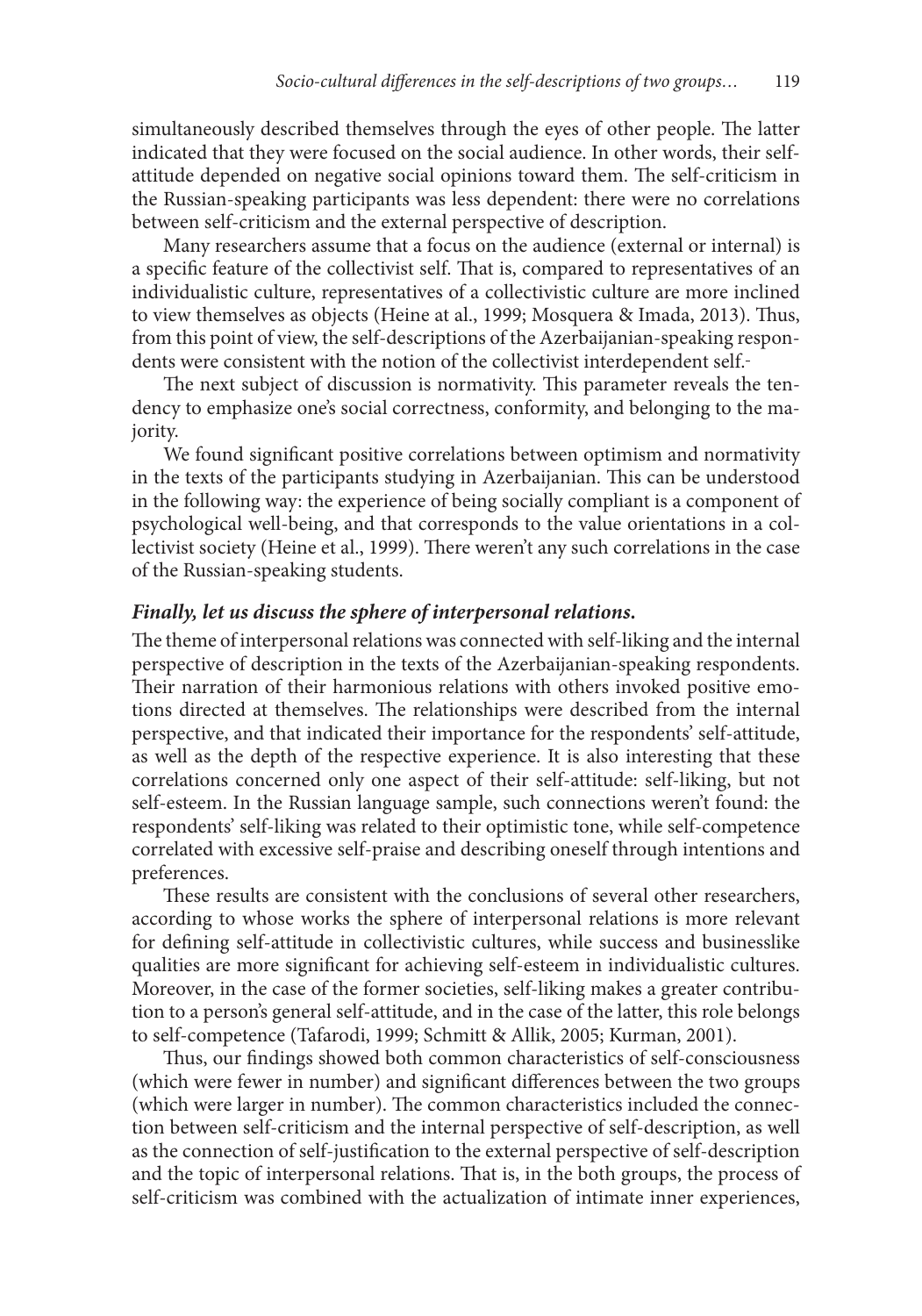reflections, and self-analysis. The respondents' self-justification in both groups was focused on the external observer, being devoted to the topic of relations with others.

There were numerous differences between the two groups. We can preliminarily conclude (taking into account the number of the participants) that the specifics of the self-consciousness in these two groups were related to their different selfconstruals (independent and interdependent), each corresponding to individualistic or collectivistic cultures. However, this can be interpreted in two ways. It's possible that the results reflect stable differences in self-consciousness caused by different cultural and environmental influences. In this case, the similarity between Azerbaijanian-speaking students' self-consciousness and the interdependent self can be explained by the influence of the collectivist culture of Azerbaijan (Matosyan, 2017), whereas the correspondence between the Russian-speaking students' self -consciousness and the independent self reflects these respondents' belonging to the modern cosmopolitan urban youth culture, which is influenced by globalization and relies less on traditional values.

Another interpretation is based on the assumption that the representatives of both samples belong equally to both cultural dimensions, but responded differently due to the language factor. Language plays the role of a natural priming that actualizes the relevant patterns of individualism or collectivism. Perhaps, if the Russianspeaking students were offered the opportunity to complete the assignment in the Azerbaijani language, they would actualize other patterns of self-attitude, and their results wouldn't differ from the other sample.

The possibility of such an interpretation is indicated by some research data (Kitayama et al., 1997). In this study, Japanese people who came to study in the United States gave different answers to a set of questions regarding the way imaginary situations of success and failure influenced their self-esteem depending on the country of origin of the situations. Assessing the situations generated in the United States, the Japanese respondents perceived success as being more relevant to selfesteem, while, when assessing situations specific to Japan, they believed that failure was more likely to affect them.

# **Conclusion**

On a number of grounds, the features of self-consciousness specific to each group of students which we found, can be related to the two types of self-construals: the independent self (attributed to individualistic cultures) and the interdependent self (attributed to collectivist cultures). Here is the list of the differences we discovered:

- 1. In the case of the students studying in Russian, positive self-esteem was an important component of internal well-being. For those studying in Azerbaijanian, the role of such a component belonged to norm compliance.
- 2. In the Azerbaijanian language group, the students' sense of self-criticism strongly depended on the expected opinion of others. It was more absolute in character and had a more negative impact on the respondents' emotional sphere. To the contrary, in the Russian language group, self-criticism was less dependent on the expected assessment and did not carry such a negative emotional load. It had a lesser effect on other aspects of the selfconsciousness.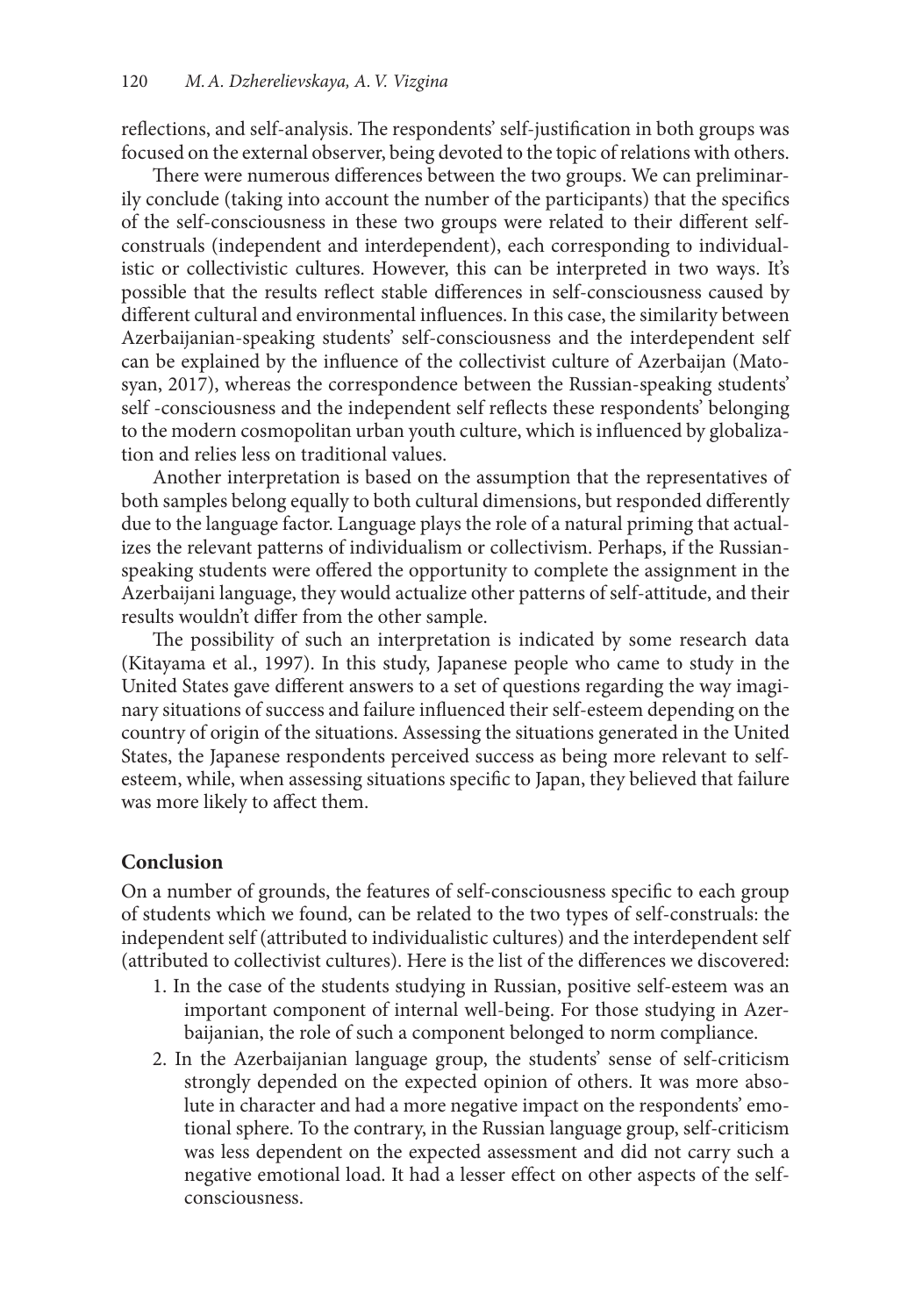3. In the case of the participants studying in Russian, the self-enhancement motivation prevailed over criticism avoidance. The excessive self-praise here was considered an effective strategy to enhance one's self. An opposite tendency was found in the other group. The students studying in Azerbaijanian used self-justification and bravado to avoid criticism.

4. The participants studying in Azerbaijanian were more focused on society and interpersonal relations compared to those studying in Russian. Moreover, this influence can be described as more profound in nature, affecting the respondents' personal experiences.

#### **Limitations**

These findings, however, should be viewed as preliminary and presumptive for a number of reasons.

First of all, our research methodology did not fully coincide with the methodology of traditional cross-cultural studies. Therefore, the comparison between our results and other data requires certain reservations. This concerns the tools used to identify aspects of the self and, consequently, the identified constructs and units of analysis. On the other hand, our research can also be considered as a different way to confirm previously discovered patterns, with the help of different methods and material.

Secondly, the smallness of the sample doesn't allow us to make final conclusions. That is why we plan to increase the number of participants in order to verify and improve the interpretation of our results.

#### **References**

- Arutunyan, A. (2016, winter). Only connect: Russia between individualism and collectivism. *The Wilson Quarterly*. Retrieved from https://wilsonquarterly.com/quarterly/the-postobama-world/only-connect-russia-between-individualism-and-collectivism/
- Cai, H., Brown, J.D., Deng, C., & Oakes, M. (2007). A self-esteem and culture: Differences in cognitive self-evaluations or affective self-regard? *Asian Journal of Social Psychology*, *10*, 162–170. Retrieved from: https://www.researchgate.net/publication/227619159
- Guitart, M.E. & Gómez, J.B. (2011). Constructing the self-concept through culture: A study with indigenous and mestizos students from different educative settings in Chiapas (Mexico). *Cross-Cultural Communication*, *7*(2), 14–21. doi: 10.3968/j.ccc.1923670020110702.002
- Heine, S.J., Lehman, D.R., Markus, H.R., & Kitayama, S. (1999). Is there a universal need for positive self-regard? *Psychological Review, 106*, 766–794.
- Hepper, E.G., Sedikides, C., & Cai, H. (2013). Self-enhancement and self-protection strategies in China: Cultural expressions of a fundamental human motive. *Journal of Cross-Cultural Psychology*, *44*, 5–23. doi: 10.1177/0022022111428515
- Huseynov, R. (2016, March 31). The Russian language in Azerbaijan: An outdated relic? *New Eastern Europe*. Retrieved from http://www.neweasterneurope.eu/interviews/1937-therussian-language-in-azerbaijan-an-outdated-relic
- Kashima, Y., Kokubo, T., Kashima, E.S., Boxall, D., Yamaguchi, S., & Macrae, K. (2004). Culture and Self: are there within-culture differences in Self between metropolitan areas and regional cities? *Personality and Social Psychology Bulletin, 30*(7), 816–823.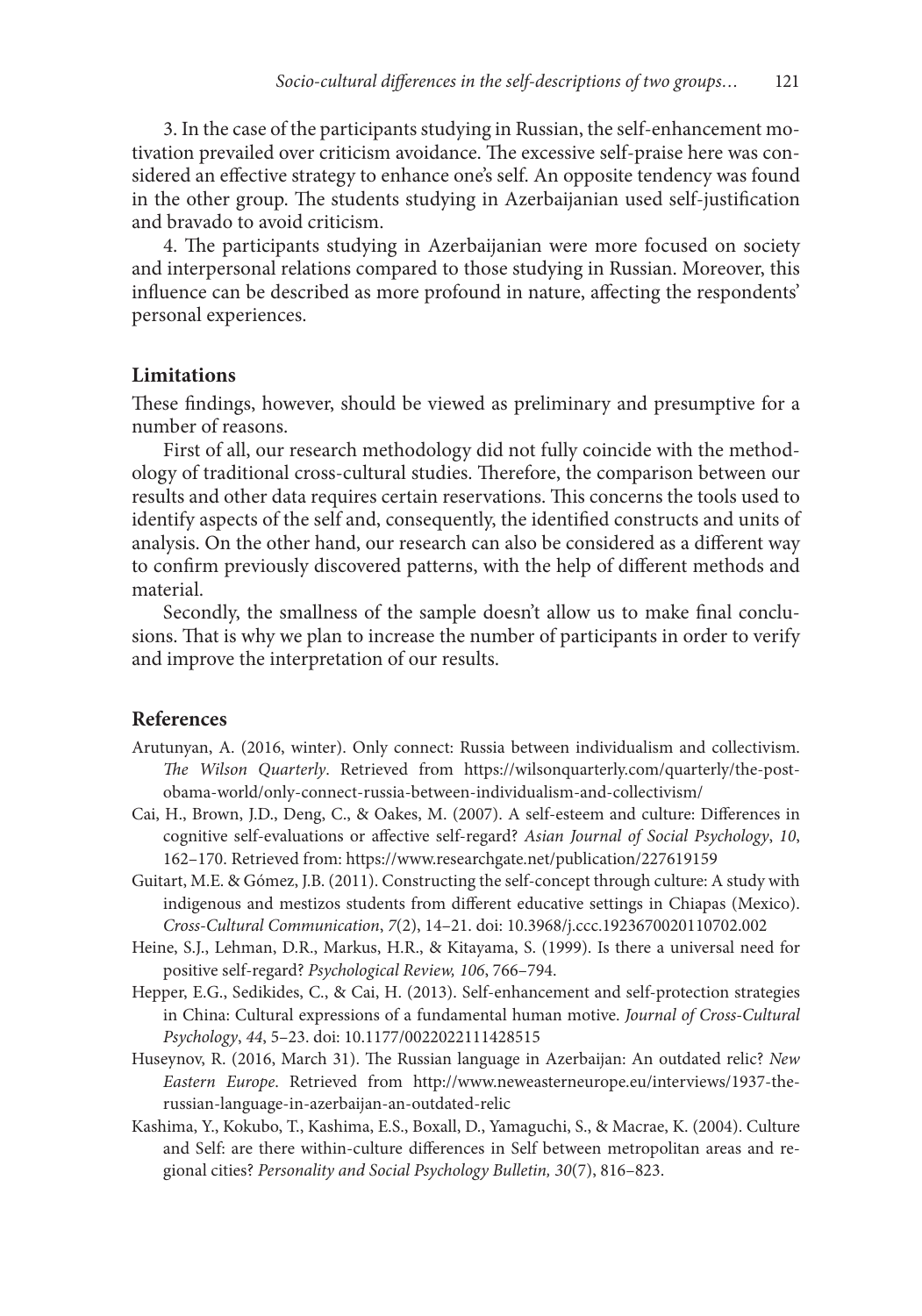- Kitayama, S., Markus, H.R., Matsumoto, H., & Norasakkunkit, V. (1997). Individual and collective processes in the construction of the self: Self-enhancement in the United States and self-criticism in Japan. *Journal of Personality and Social Psychology*, *72*, 1245–1267. doi: 10.1037/0022-3514.72.6.1245
- Kitayama, S., Park, H., Sevincer, A.T., Karasawa, M., & Uskul, A.K. (2009). A cultural task analysis of implicit independence: Comparing North America, Western Europe, and East Asia. *Journal of Personality and Social Psychology*, *97*, 236–255.
- Kitayama, S., Varnum, M.E.W., & Sevincer, A.T. (2014). The frontier: Voluntary settlement and cultural change. In Cohen A. (Ed.), *New Directions in the Psychology of Culture* (pp. 93– 128). Washington, D.C.: American Psychological Association.
- Kon, I.S. (1984). *V poiskah sebja. Lichnost i ee samosoznanie* [Searching of oneself. The personality and Self]. Moscow: Politizdat*.*
- Kurman, J. (2001). Self-enhancement: Is it restricted to individualistic cultures? *Journal of Personality and Social Psychology*, *27*(12), 1705–1716.
- Kurman, J. (2003). Why is self-enhancement low in certain collectivist cultures? *Journal of Cross-Cultural Psychology*, *34*(5), 496–510.
- Kwan, V.S.Y., Bond, M.H., & Singelis, T.M. (1997). Pancultural explanations for life satisfaction: Adding relationship harmony to self-esteem. *Journal of Personality and Social Psychology*, *73*, 1038–1051. doi: 10.1037/0022-3514.73.5.1038
- Luria, A.R. (1974). *Ob istoricheskom razvitii poznavatelnyh processov* [On the historical development of cognitive processes]. Moscow: Nauka.
- Markus, H.R., & Kitayama, S. (1991). Culture and the self: Implications for cognition, emotion, and motivation. *Psychological Review, 98*(2), 224–253. doi: 10.1037/0033-295X.98.2.224
- Matosyan, T. (2015). Collectivism and individualism in South Caucasus. Implications for democracy. In A. Agadjanian (Ed.), *Religion, Nation and Democracy in the South Caucasus*. New York, NY: Routledge.
- Mosquera, R. & Imada, T. (2013). Perceived social image and life satisfaction across cultures. *Cognition and Emotion*, *27*(6), 1132–1141. doi: 10.1080/02699931.2013.767222
- Neuliep, J.W. (2017). The cultural context. In *Intercultural communication: A Contextual approach* (7th ed., pp. 47–96). Sage Publications. Retrieved from https://www.sagepub.com/ sites/default/files/upm-binaries/60309\_Chapter\_2.pdf
- Oyserman, D., Coon, H.M., & Kemmelmeier, M. (2002). Rethinking individualism and collectivism: Evaluation of theoretical assumptions and meta-analyses. *Psychological Bulletin, 128*(1), 3–72. doi: 10.1037//0033-2909.128.1.3
- Oyserman, D., & Lee, S.W. (2008). Does culture influence what and how we think? Effects of priming individualism and collectivism. *Psychological Bulletin*, *134*(2), 311–342. doi: 10.1037/0033-2909.134.2.311
- Schmitt, D., & Allik, J. (2005) Simultaneous administration of the Rosenberg self-esteem scale in 53 nations: Exploring the universal and culture-specific features of global self-esteem. *Journal of Personality and Social Psychology*, *89*(4), 623–642. doi: 10.1037/0022-3514.89.4.623
- Sevincer, A.T., Kitayama, S., & Varnum, M.E.W. (2015). Cosmopolitan cities: The frontier in the twenty-first century? *Frontiers in Psychology*, *6*. doi: 10.3389/fpsyg.2015.01459
- Stefanenko, T.G. (1999). *Etnopsihologiya* [Ethnopsychology] Moscow, Russia: Institute of Psychology RAS, Akademicheskiy proekt.
- Sun, E., Diener, E., Oishi, S., & Triandis, H.C. (1998). The shifting basis of life satisfaction judgments across cultures: Emotions versus norms. *Journal of Personality and Social Psychology*, *74*, 482–493.